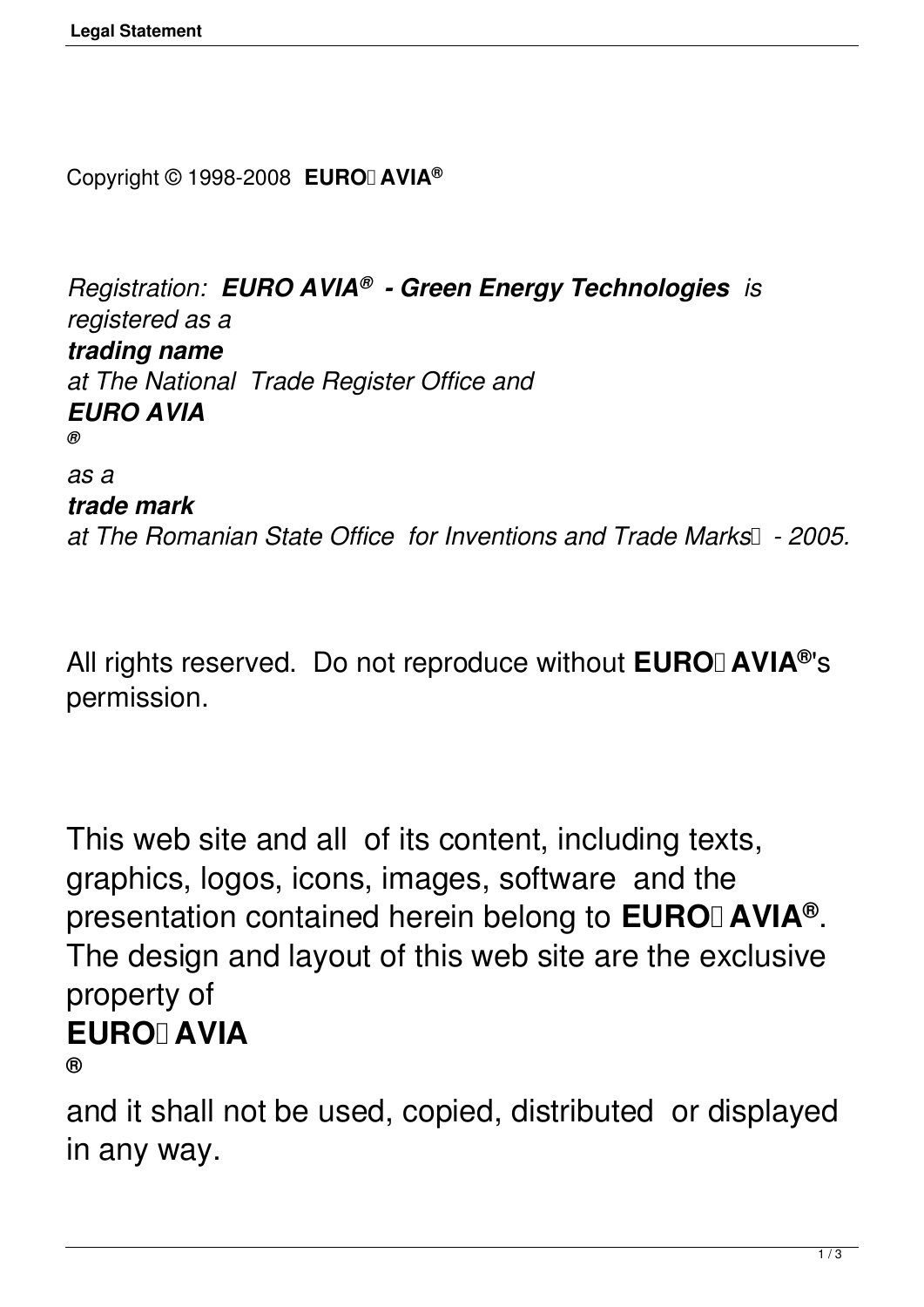## **EURO AVIA**

**®**

has proprietary rights to all trademarks and logos, whether registered or unregistered.

## **Disclaimer**

Whilst every effort has been made to ensure that the details contained herein are correct and up-dated, they do not constitute legal or professional advice.

We do not accept any responsibility, legal or otherwise, for any errors, omissions, statements or mistakes within the pages of this web site.

In no event, **EURO** AVIA<sup>®</sup> - Green Energy **Technologies Ltd.** will